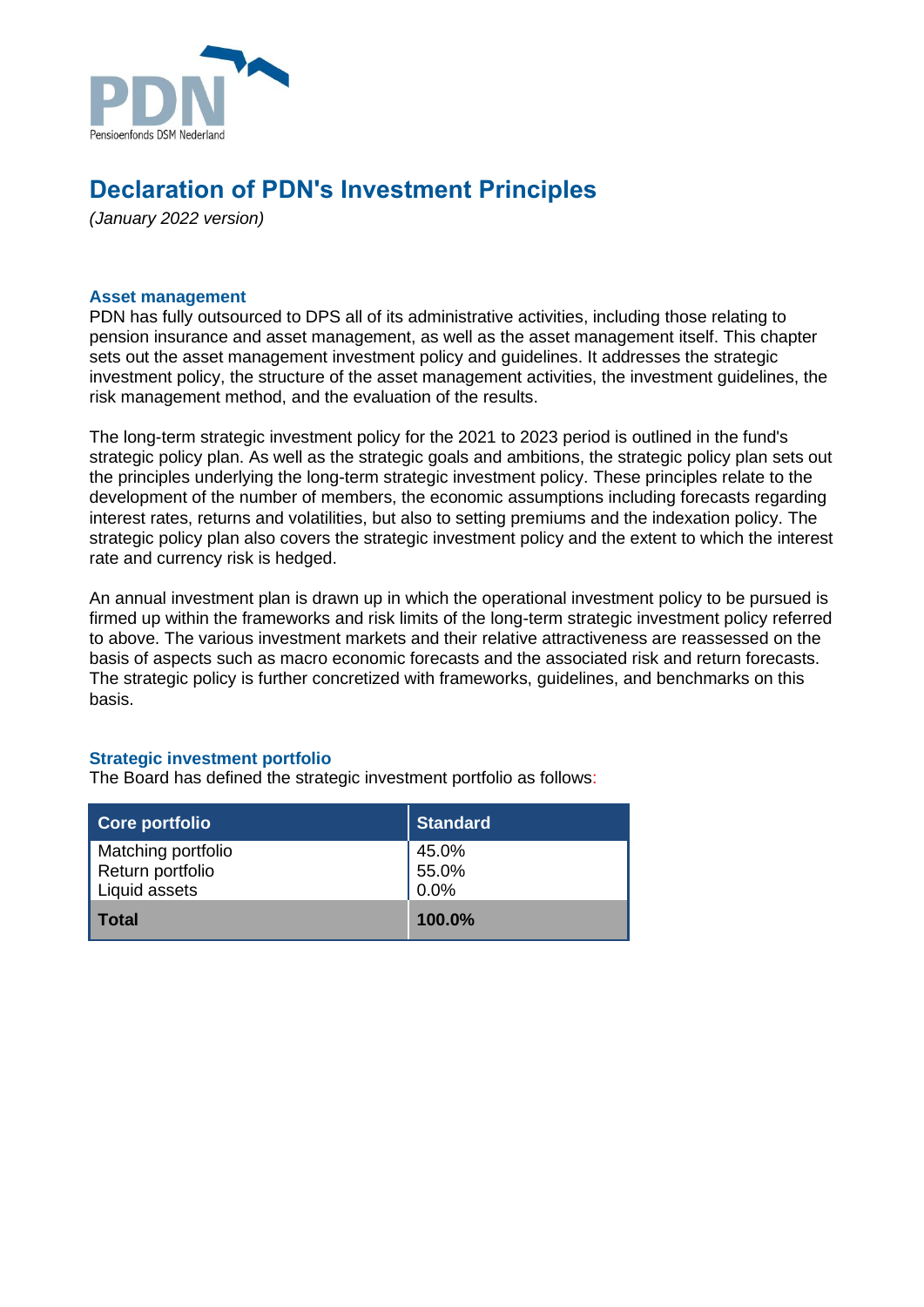## **Strategic investment cycle**

The Strategic investment cycle describes the different strategic investment cycle steps including the roles of all stakeholders in this process. The cycle comprises five steps as shown in the figure below.



The strategic investment policy is based on policy assumptions (including policy and investment beliefs), as well as on an agreed ambition and risk appetite, taking into account economic scenarios. The policy formation phase takes place in steps one and two with the determination of the objectives and assumptions. The analyses of various policy variants will result in the policy that is recorded in the strategic policy plan and the investment plan from which further implementation and outsourcing takes place in step three. The monitoring and evaluation (steps four and five) take place periodically in monthly and quarterly reporting as well as in accordance with the ongoing policy agenda.

#### **Market risks**

Various risks can be distinguished in the investment portfolio. They are managed by effectively spreading the investments and by striving for the highest possible funding level in order to cover them. The main risks are:

• *Currency risk*

Strategically, 55% of the currency risk in the return portfolio (excluding alternative investments) is hedged; from a tactical viewpoint, this can fluctuate within bandwidths of +/- 20 percentage points. The currency risk in the matching portfolio is fully hedged.

• *Interest rate and inflation risk*

The fund's investments and liabilities are sensitive to changes in the interest rate. The fund pursues a dynamic strategic interest rate policy in which the interest rate hedge can be adjusted depending on the level of the nominal interest rate. Strategically, 26% of the interest rate risk is hedged. This ensures that the investments' interest rate sensitivity is matched to that of the liabilities. The inflation risk is partly hedged using a strategic allocation in inflationlinked bonds.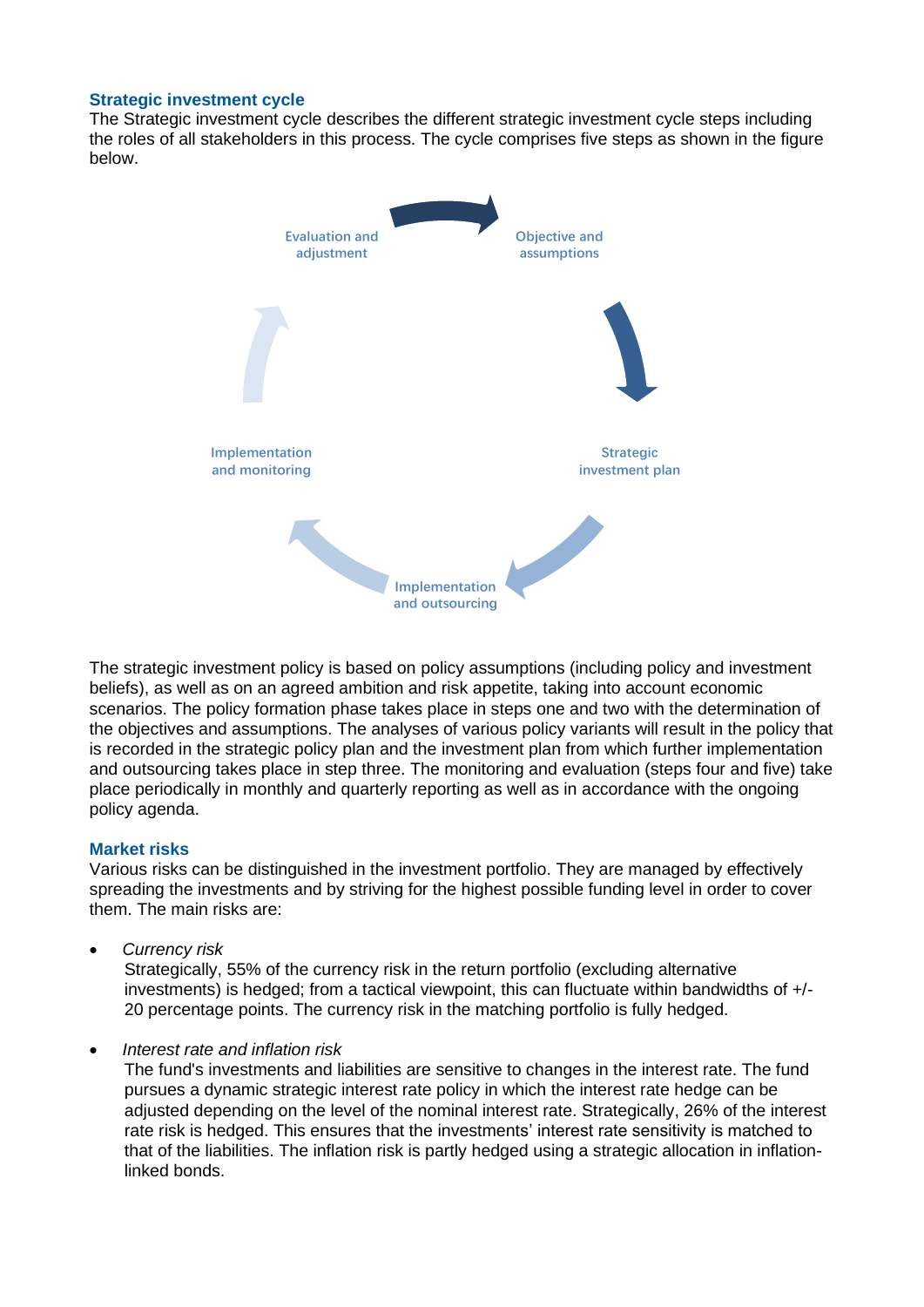• *Equity risk*

The equity portfolio has a worldwide spread (diversification), which makes the impact of developments affecting individual companies negligible.

• *Credit risk*

This is the risk of bonds issued by companies and financial institutions falling in value as a result of declining creditworthiness. The diversified portfolio mainly comprises investments in companies that are sufficiently creditworthy. The creditworthiness is based in part on the assessment of rating agencies.

# **Sustainability policy**

The Pension fund Board of Stichting Pensioenfonds DSM Nederland (PDN) considers sustainability to be a major aspect of investment philosophy and an integral component of PDN's investment principles. PDN believes that companies that take sustainability criteria into account can have better long-term risk/return profiles, both in a financial and societal sense, than companies that do not do this.

The following six instruments are key in the PDN sustainability policy:

- ESG Integration
- Impact Investing
- Engagement
- Voting Policy and Corporate Governance
- Exclusion
- Transparency

These six instruments form the basis and structure of PDN's sustainability policy and are briefly expanded upon below. Additionally, the Board has specified a number of focus areas in the sustainability policy which are also referred to as Themed Focus Areas. PDN wants to focus on these focus areas in particular through its sustainability policy.

Below, we first expand upon the Themed Focus Areas before further explaining the six instruments.

# Themed Focus Areas

In 2021, PDN set three focus themes with their respective SDGs that PDN wishes to focus on in particular through PDN's sustainability policy. They are: good health and welfare (SDG 3), climate and energy (SDG 7 and SDG 13), and raw materials and circularity (SDG 12). These SDGs are also linked to DSM's three focus areas.

PDN shapes these SDGs with the help of the following instruments: ESG Integration, Impact Investment, Engagement, Voting, and Exclusion.

In signing the broad track of the IMVB Covenant in 2018, PDN endorses the UN Sustainable Development Goals, the OESO guidelines for multi-national companies, and the UN Guiding Principles on Business and Human Rights. In committing to these guidelines and principles, PDN aims to focus on specific societal developments that are important for its members and have been identified as high risk for its investment portfolio. As part of this, PDN aims to dedicate particular focus to two sustainability themes: (i) climate change and (ii) controversial weapons. This concerns the prevention of negative societal and environmental impact in the investment portfolio. These two themes are also important when considering potential investments. An explanation of these two themed focus areas is given below.